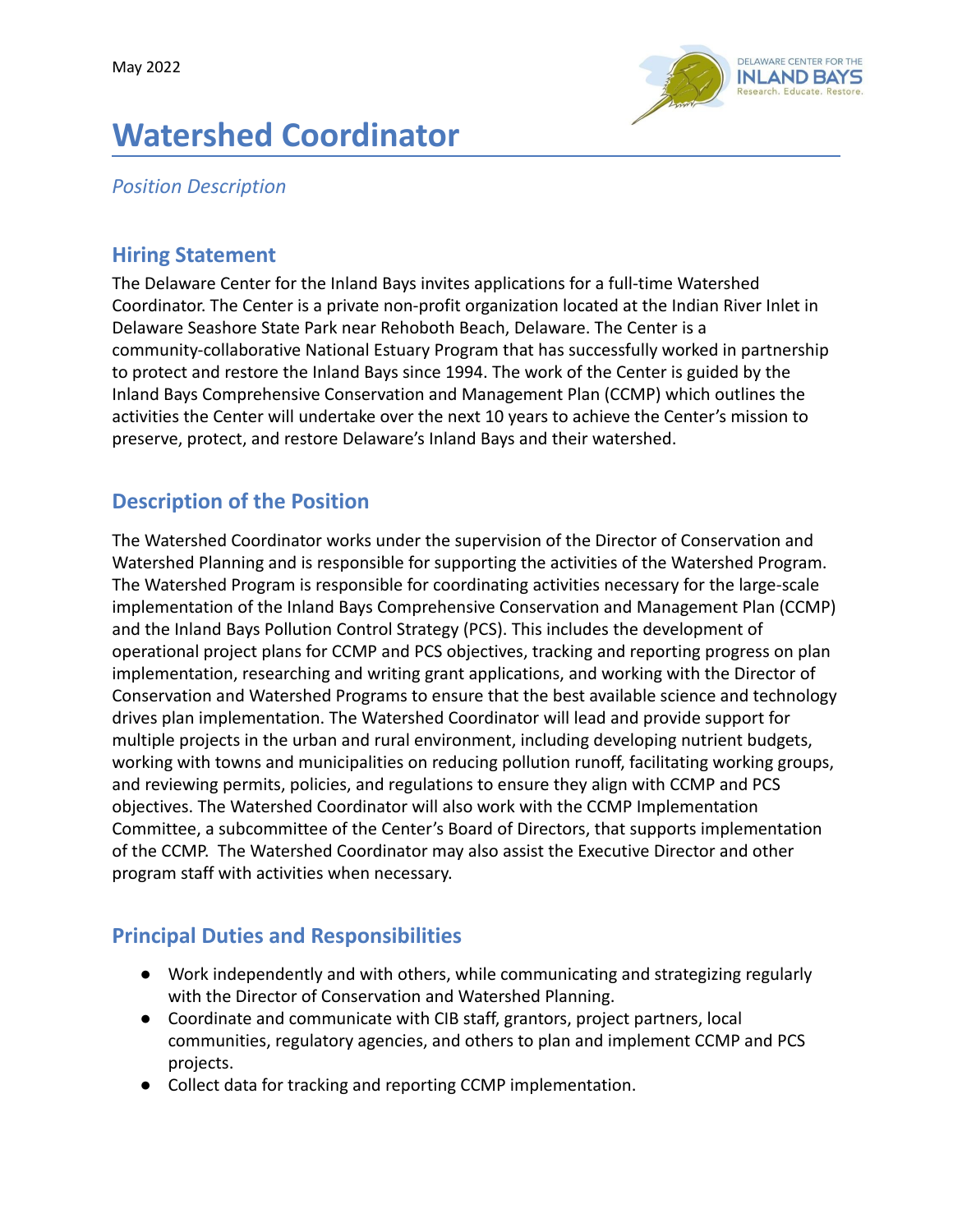- Lead on the ground activities of committees and workgroups, including scheduling meetings, documenting meeting minutes, and overseeing timelines and milestones.
- Develop and manage projects in the developed and rural environment which may include coordinating with partners, progress reporting, and invoice tracking.
- Utilize the Delaware Targeting and Planning Tool (DTAP) to assess progress toward meeting Total Maximum Daily Load regulations and to maximize the outcomes of implementation projects to reduce nutrient and sediment pollution.
- Research cost-efficient best management practices for water quality and habitat in both urban and rural environments and uses this information to prioritize plan implementation actions.
- Seek and manage grants related to planning and plan implementation including water quality practices in urban and rural environments.
- Research environmental policy initiatives that may be applicable to issues affecting the Inland Bays watershed.
- Review permits, ordinances, policies, and regulations to ensure they align with CCMP and PCS objectives.
- Prepare project outreach materials and presentations.
- Conduct program administrative tasks, including meeting scheduling and preparation, preparation of meeting notes, responding to constituent enquiries, and maintenance of program files.
- Monitor program budgets.
- Complete other tasks as assigned by the Director of Conservation and Watershed Programs.

## **Qualifications**

- Bachelor's Degree in natural resource management, environmental issues, environmental planning, environmental science or a related field
- 3+ years of experience related to this position
- Understanding of environmental issues related to local waterways and estuaries.
- Knowledge of current practices, principles and technological developments of watershed management and water quality restoration
- Knowledge of urban and agricultural green infrastructure best management practices
- Strong communication skills, including written, interpersonal, and verbal
- Demonstrated organizational and problem-solving skills
- Demonstrated ability to balance multiple projects and priorities to complete high quality work on time
- Skill in administering tracking databases and creating effective reports
- Skill in operating watershed nutrient loading models
- Ability to conduct technical research and integrate results into project plans
- Ability to work well in a service oriented team environment
- Ability to establish and maintain professional networks to accomplish goals
- Proficient with Google Suite and Microsoft Office